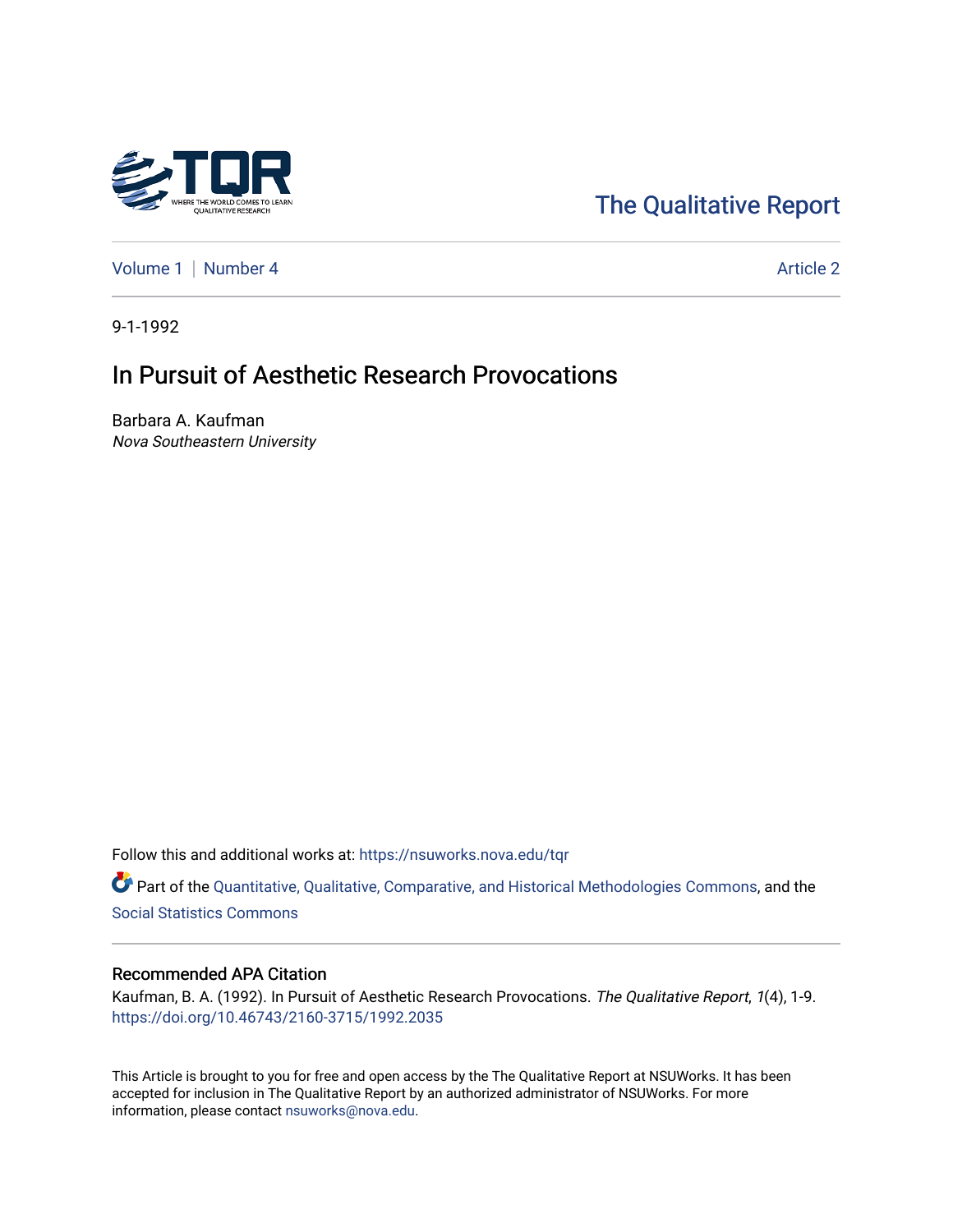

## In Pursuit of Aesthetic Research Provocations

#### Abstract

In keeping with new narrative metaphors in the family therapy field and new epistemological approaches to clinical interaction, literature as a paradigm for qualitative inquiry and evaluation is discussed. Description of a research project that explores how fictional literature can be integrated into graduate programs reveals a multi-layered, aesthetic approach to family therapy research and training as well as the design of project-specific methodology (Chenail, 1992a).

## Keywords

qualitative research

#### Creative Commons License



This work is licensed under a [Creative Commons Attribution-Noncommercial-Share Alike 4.0 License](https://creativecommons.org/licenses/by-nc-sa/4.0/).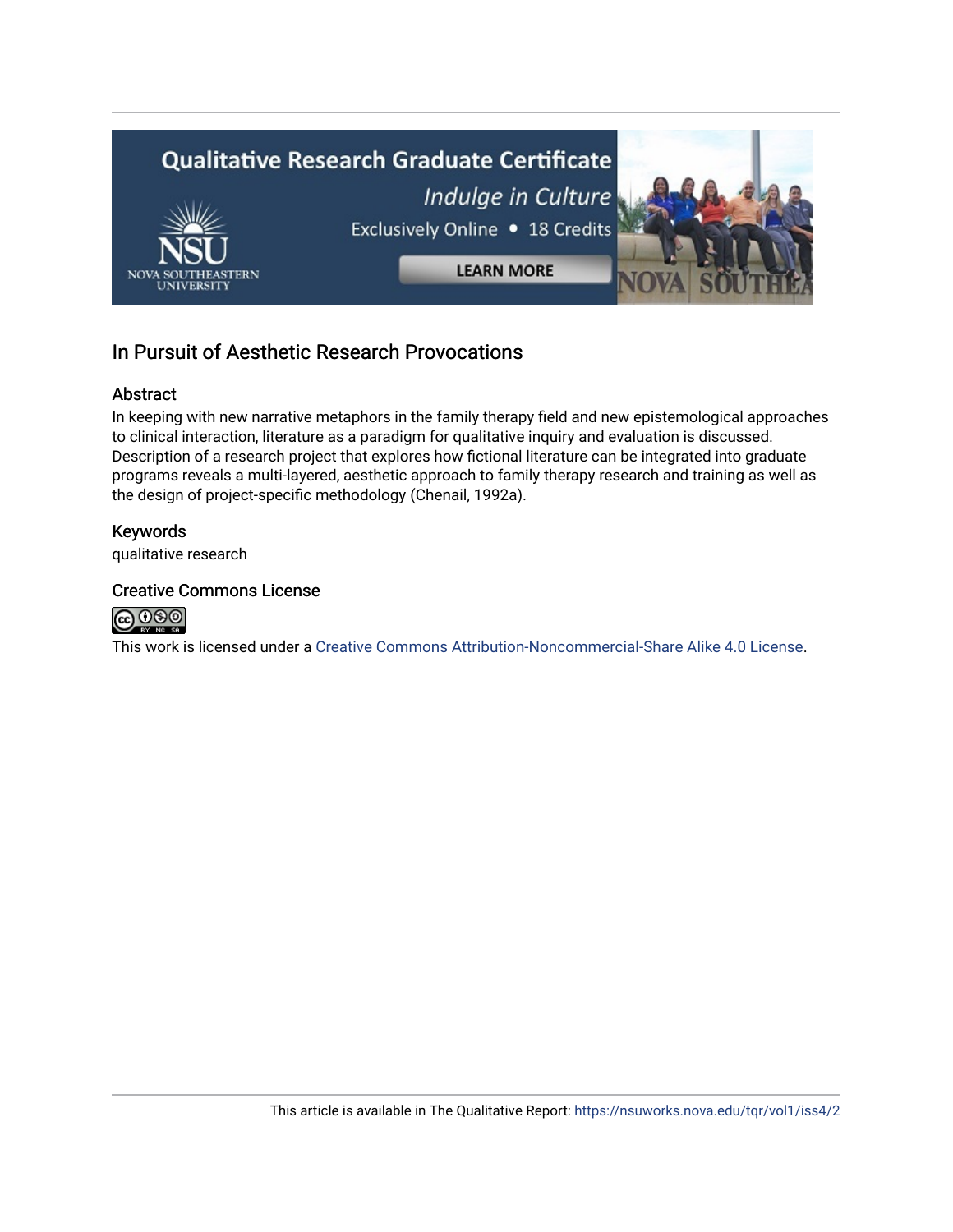## **In Pursuit of Aesthetic Research Provocations**

## **by Barbara A. Kaufman**

*The Qualitative Report*, Volume 1, Number 4, Fall, 1992

#### **Abstract**

In keeping with new narrative metaphors in the family therapy field and new epistemological approaches to clinical interaction, literature as a paradigm for qualitative inquiry and evaluation is discussed. Description of a research project that explores how fictional literature can be integrated into graduate programs reveals a multi-layered, aesthetic approach to family therapy research and training as well as the design of project-specific methodology (Chenail, 1992a).

#### **In Pursuit of Aesthetic Research Provocations**

Few scholarly experiences have excited (and exhausted) me as has my dissertation project regarding training family therapists. Although the project came to a formal end (I am currently inundated with bound copies of the dissertation), it continues to grow and expand in a variety of ways: I have been called upon to design several graduate level courses incorporating my ideas about aesthetic approaches to teaching and learning, many students have asked for copies of my work, and I have been asked to describe what I did and how I decided to do "it."

Reflecting back upon this intriguing process, I am thankful for the openness and flexibility of my doctoral program's faculty (at Nova University's School of Social and Systemic Studies in Ft. Lauderdale, Florida). Throughout the research design, I was invited and given every opportunity, both as a clinical researcher and researching clinician, to contemplate and to play with provocative questions about investigative inquiry (Chenail, 1990/91). I was continually encouraged to explore myriad possibilities and to create a project-specific methodology (Chenail, 1992a). This, in turn, led to new questions about qualitative evaluation, multiple perspectives about my research, and a multi-layered approach to data analysis.

In order to review these ideas, I will attempt to retrace the particularities of the project, the development of my research design, and methodological choice points. In doing so, the passage of time and the creative act of my recollections may transform the original experiences and activities. During such a transformation process, admittedly, something may be lost and something may be gained (Reinharz, 1983). Readers of this description are invited to further transform my re-constructions, thereby contributing to the ongoing narrative about the project.

#### **Description of the Project and Setting the Context**

In keeping with new narrative metaphors in the family therapy field [See Carlos Sluzki's (1992) paper in *Family Process* - Editor's Note] and new epistemological approaches to clinical interaction, I explored how fictional literature could be useful in training graduate students. A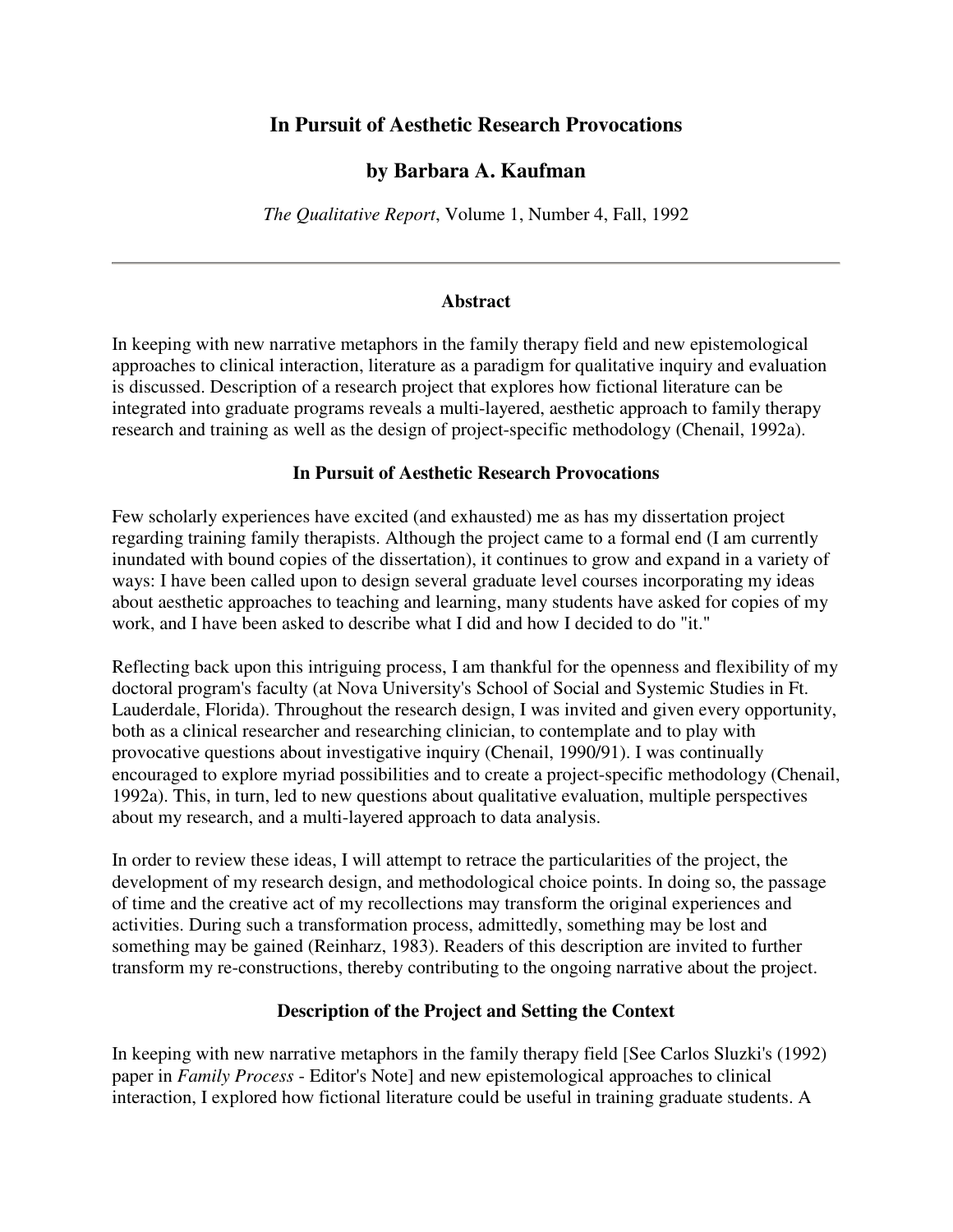few family therapy educators describe the gradual integration of stories and novels into their courses and programs (Gale, 1990; Rambo, 1989; White, 1989/90). I decided to design a didactic module based upon excerpts from the four volumes of *The Alexandria Quartet* by Lawrence Durrell (1961a, 1961b, 1961c, 1961d).

*The Quartet* is a tale of many truths or the unknowable nature of an ultimate one. The story is told from differing viewpoints and time sequences, portraying a richness of multiple voices and the unpredictability of human experience. A brief description of *The Quartet* provided participants with an overview of *The Quartet*'s myriad plots and complex outcomes. This information offered a context for understanding the module's excerpts. The module also presented definitions of two clinically useful concepts frequently associated with the new epistemologies, multiple perspectives and uncertainty of outcome, followed by two literary illustrations of each concept.

The choice of excerpts involved careful analysis of *The Quartet* for exemplary relationships and experiences that conveyed these key concepts. Descriptions of each interaction or event were located across the four volumes, and several passages for each concept were identified. This process included "why . . . leave out this and include that?" (Schneidau, 1987, p. 139) and was likened to Langer's (1957) description of artistic intuition, starting with the perception of the whole and then progressing to distinctions among its parts.

## **Emplotment**

Participants were students who had completed their initial year of training in the Ph.D. Family Therapy program in the School of Social and Systemic Studies of Nova University. The project was based upon analysis of three in-depth interviews with each student-trainee. During the initial interview, participants responded to general questions regarding familiarity with the new epistemologies, or any of their concepts, and potential or actual applicability to their clinical work. A brief information sheet elicited descriptive data about the participants' background.

A second interview was conducted the following week after they read the module to delve into the particularities of this training experience. As an open-ended forum, participants chose whatever aspects of the module they wanted to elaborate upon. I shared my initial findings during a third interview 2 months later.

#### **Designing Project-Specific Methodology**

Having been trained extensively in conventional and experimental methodology, I had learned the value of these approaches yet I wanted to come up with a methodology that "fit" and corresponded with the aesthetic nature of my project. Once again, the recurring themes of narrative metaphors and new epistemological approaches to clinical interaction emerged.

I began to explore alternate approaches, feeling a bit like Alice falling through a hole to Wonderland, a new and different place. I journeyed through journals and books outside the family therapy field in such areas as phenomenology, education, and anthropology. I interacted and reacted to the writings of Amedio Giorgi, Elliot Eisner, and Michael Agar, to name a just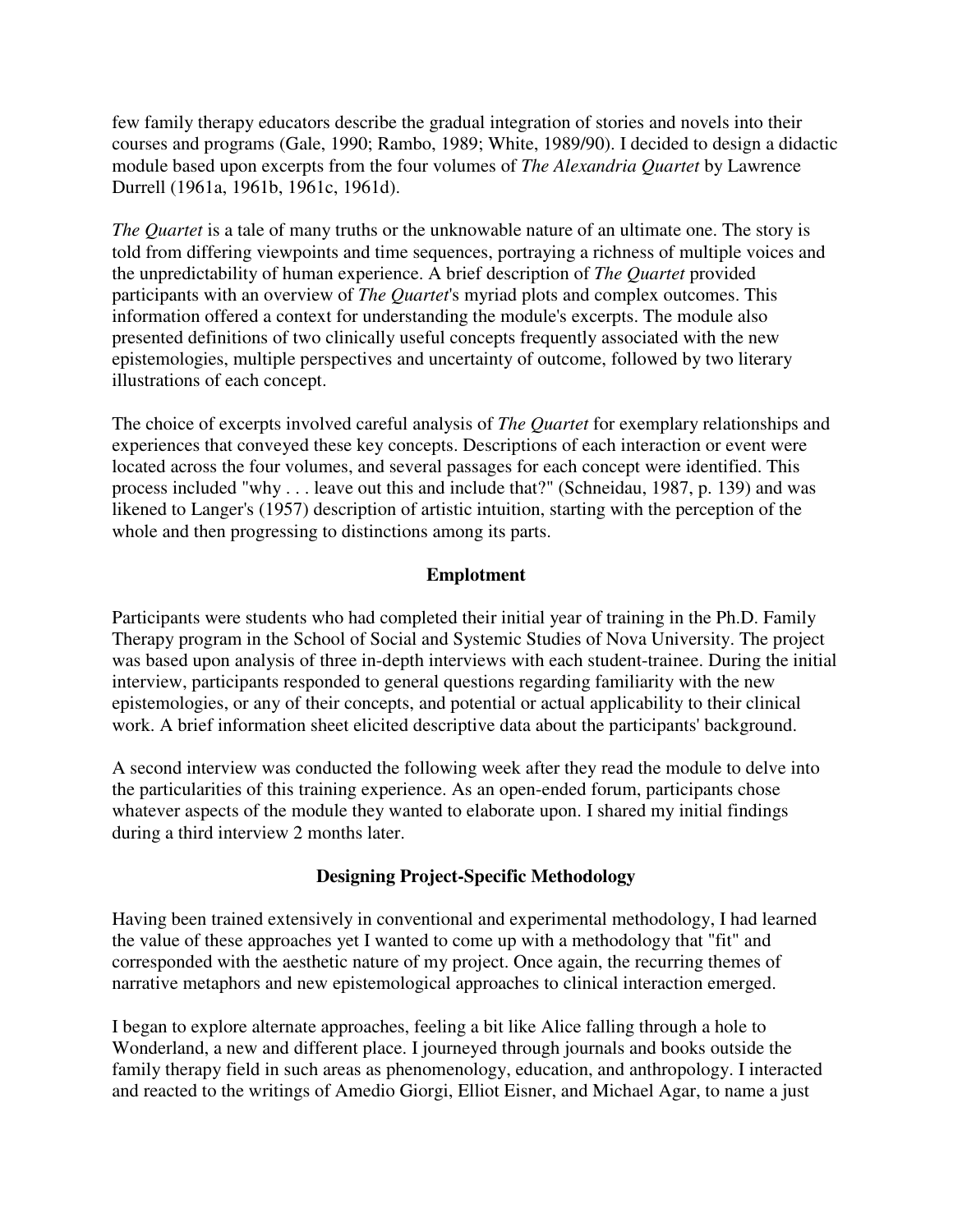few. It was exciting, overwhelming, and confusing all at once. I wrote to several clinicians and researchers, many of whom willingly shared their resources which engaged me in stimulating dialogue and motivated me to re-examine my assumptions.

I discovered that in an effort to capture the richness of human experience, many authors suggested a focus on process, discovery, and ambiguity to complement traditional scientific models (Atkinson, Heath, & Chenail, 1991; Chenail, 1992a, 1992b; Eisner & Peshkin, 1990; Guba, 1990; Hoshmand, 1989; Keeney & Morris, 1985a, 1985b; Leininger, 1985; Moon, Dillon & Sprenkle, 1990; Schon, 1983). In addition, some researchers specifically addressed the advantages of exploring literary works, music, and the arts as meaningful resources for clinical, research, and evaluation efforts (Chenail, 1992b; Chenail & Fortugno, 1991; Eisner, 1979, 1985; Greene, 1988; Guba, 1990; Polkinghorne, 1988; Ross, 1988; Schon, 1983). Aesthetic modes of research, such as narrative approaches, open-ended interviews, and thematic analysis, were being described separately. They seemed interrelated to me as I wove them together for a projectspecific method.

#### **Narrative Analysis**

Narrative approaches have been designed by researchers as ways to comprehend how the complexities of human activities are created, organized, and constructed. Analysts regard such aesthetic forms as storytelling and narratives as aids in formulating compelling accounts of experiences and relationships (Bruner, 1986, 1987; Gergen & Gergen, 1986; Peshkin, 1988; Sarbin, 1986). It appeared to me that by representing my project's training experience in a narrative way, the oral and written descriptions about the trainees' experiences would enable such events to be analyzed and reflected upon.

Isomorphic to using literature to facilitate training, analogies have been made regarding the relationship between qualitative evaluation and literary theory and texts (Eisner, 1979, 1985; Eisner & Peshkin, 1990; Polkinghorne, 1988). Thus it made sense to present descriptive data about the project's participants in narrative form and to develop a narrative text of the training experience. As my research continued, open-ended narratives or a re-presentation (Fischer, 1980; Hopper, 1988) of each participant's story about the training experience evolved. This gave way to information that deepened and enlarged an understanding of the project rather than predicting and controlling the activity (Polkinghorne, 1988). Every participant's account, for different reasons, revealed that reading the Quartet's excerpts were meaningful for thinking about new epistemological concepts.

#### **Interviews**

My investigation of narrative approaches segued to an exploration of interview methodology. A logical extension of narrative analysis has been to modify such standard approaches to interview methods as attitude surveys, opinion polls, and questionnaires (Taylor & Bogdan, 1984).

Statistical evaluation of question and answer sequences has been redressed and interviews have been reconceptualized as discovery-oriented, collaborative conversations or textual narrative patterns that are co-constructed products of communication and meaning between interviewees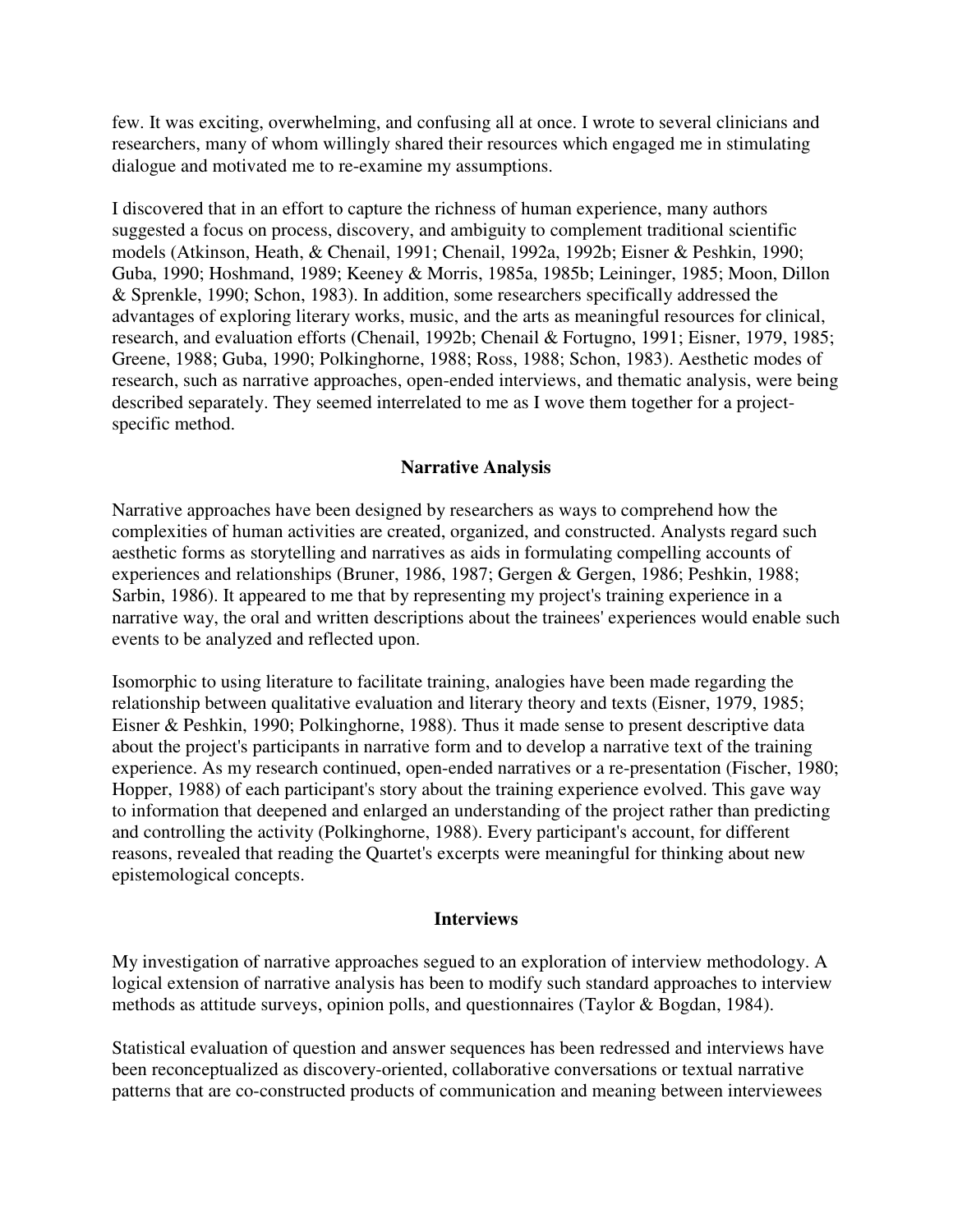and interviewers (Guba, 1990; Hoshmand, 1989; Keeney & Morris, 1985a, 1985b; Mishler, 1986a; 1986b; van Maanen, 1983). The open-ended interview has been likened in format to a modern novel, using such literary devices as introspection and retrospection, with parts of the story out of sequence chronologically (Merton, Fiske, & Kendall, 1990; Polkinghorne, 1988).

By conducting collaborative interviews, I chose to make a conscious effort to be receptive to what was surprising, different, and challenging. I encouraged the participants to talk freely and to express their ideas about the training experience. I refrained from intervening when they strayed a bit off the subject at hand. I discovered that important stories emerged when they were permitted to express themselves in their idiosyncratic manner and to digress until they had completed their narratives (Mishler, 1986a, 1986b).

#### **Thematic Analysis**

Narrative formats of collaborative interviews have been described by analysts as leading to patterns for integrating experiences into emerging themes. Thematic or pattern analysis has been a natural and frequently used methodology for organizing raw data of interview contexts in a variety of such disciplines as educational research, anthropological investigations, and phenomenological inquiries. In these studies, intensive analysis of themes or patterns of experience and behavior have syncretized components of data into meaningful stories.

After the interviews, I decided to follow suggestions made by analysts regarding how to examine data for themes, including copious reading and re-reading of data, noting interpretations as the interview proceeds, listing tentative themes and patterns, and determining the participants' assumptions that affect their world view. A theme was defined as a concept, trend, or distinction that emerged from the data (Bogdan & Biklen, 1982) and the unit of themal analysis as a change of subject or nuance of change during the interview (Dapkus, 1983). By re-reading the text of the interviews numerous times as well as participating collaboratively in the sequence of interviews, unanticipated themal patterns emerged for comparison. I continued to weave a narrative strand into the analysis: "It is sometimes useful to develop a 'story-line' to guide analysis. The story-line is the analytical thread that unites and integrates the major themes in the data" (Taylor & Bogdan, 1984, p. 136).

## **Methodological Choice Points**

## **Analyzing the Data**

Explanations of methodology regarding narrative interpretation of thematic analysis were vague in terms of specifying the exact procedure to be utilized. Procedures were described were largely found in explanations of phenomenological research. Due to its specificity, I adapted Lynch-Sauer's (1985) phenomenological research design for analysis of interviews. Componential themes of the experiences for each participant were noted and described. Themes were compared across transcripts, enabling me to identify similarities, variations, and differences across transcripts. After the themes were organized and compared, a holistic synthesis of the data was created. Ground structures or clarifying conceptual categories were thereby constructed in a narrative summary.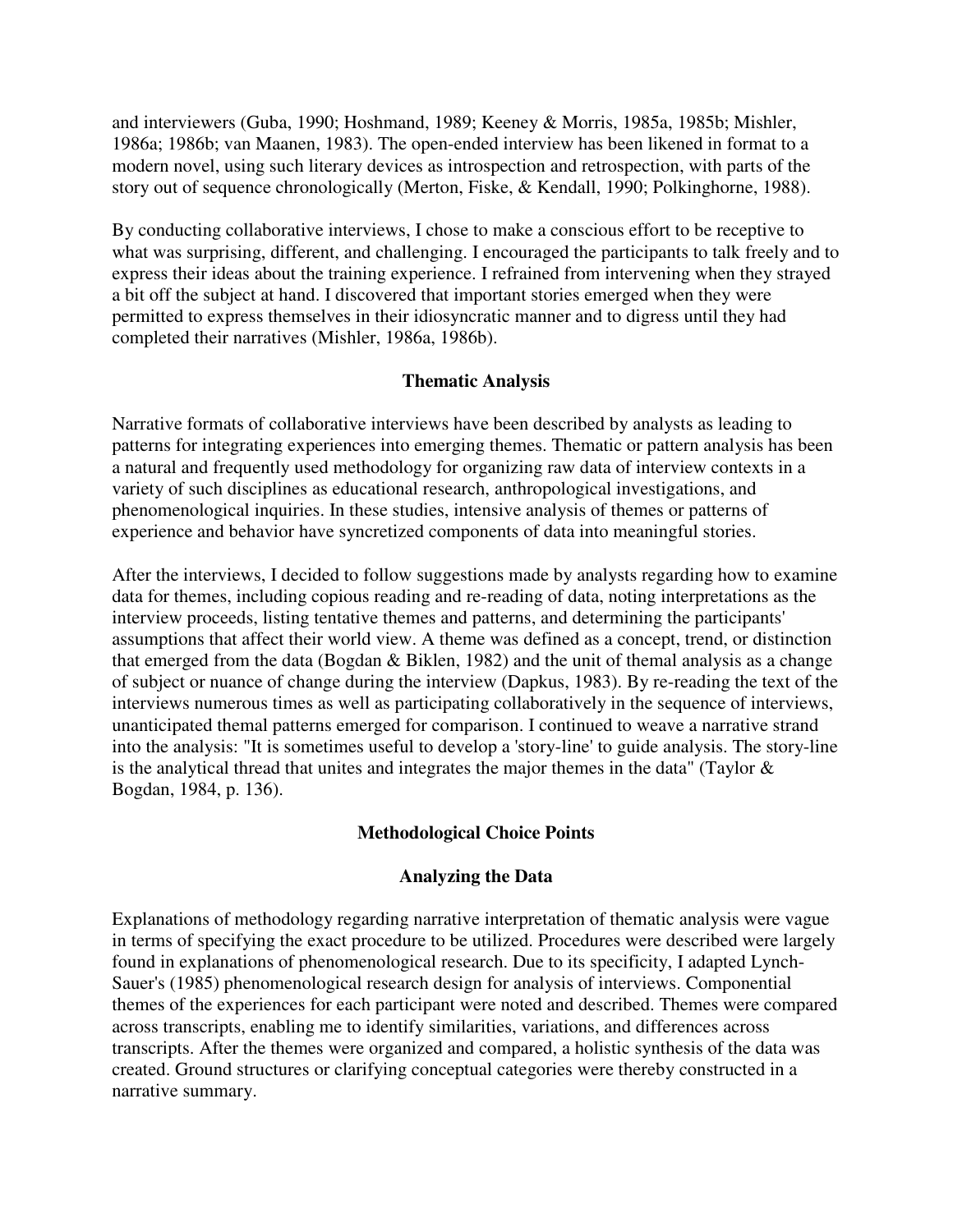#### **Understanding the Didactic Learning Experience**

Considerable discussion existed regarding thematic analysis in terms of curriculum evaluation and learning experiences (Marton, 1988; Ross, 1988). I decided to follow suit. In repeated studies, students reading excerpts from textbooks and literary works reported varied understanding of the same material (Marton, 1988). Researchers classified these understandings into a few definable categories or themes.

In my project, I thought I would give similar attention to how thematic analysis contributed to understanding trainees' experiences with the didactic module. I detailed their stories about the experience as well as the degree that a literary perspective had been helpful. Themal material commonly shared by all participants as well as the variations and unique differences in the text revealed how the use of literature individually facilitated or reinforced an understanding of new epistemological concepts. The narrative and thematic analysis of the interviews provided a descriptive text for understanding this particular training experience from the trainees' perspective as well as the implications of the module for the larger context of family therapy training and for future research studies.

## **Collaborating With Participants**

Many researchers have raised the issue of the importance of engaging participants in the research process and have suggested co-constructing a story with them (Leininger, 1985; Mishler, 1986a, 1986b). I chose to share thematic findings from participants' earlier interviews during the final interview. These contexts for re-interviews enabled me to exchange ideas with the trainees and to elicit feedback as an integral, valuable factor in my process of data collection and analysis. This also corresponded with the notion of narrative as an interactive activity in which both narrator and listener contribute (Gulich & Quasthoff, 1986).

## **Verifying Data**

Researchers have described different ways to arrive at data verification (Eisner & Peshkin, 1990; Keeney & Morris, 1985b). Once again, I followed recommendations to turn to the humanities and adopted their criteria of explanation for my project. I conceptualized reliability and validity in terms of convincing or connecting stories and aesthetic compelling accounts. Rather than presupposing what was to be investigated, I clarified the investigated training experience and its meaning for trainees, providing information regarding what they "think and do, not how many of them think and do it" (McCracken, 1988, p. 49).

Elaborate documentation of interview conversations, copious reading and re-reading of transcripts, and participant critiques of inquiry findings were included as viable ways to establish reliability and validity (Moon, Dillon, & Sprenkle, 1990) and were applied to this project.

## **Textual Threads to the Training Tales**

The conversation that evolved during the interviews complemented the students' experience of reading the didactic module, enhancing their understanding of the material. The thematic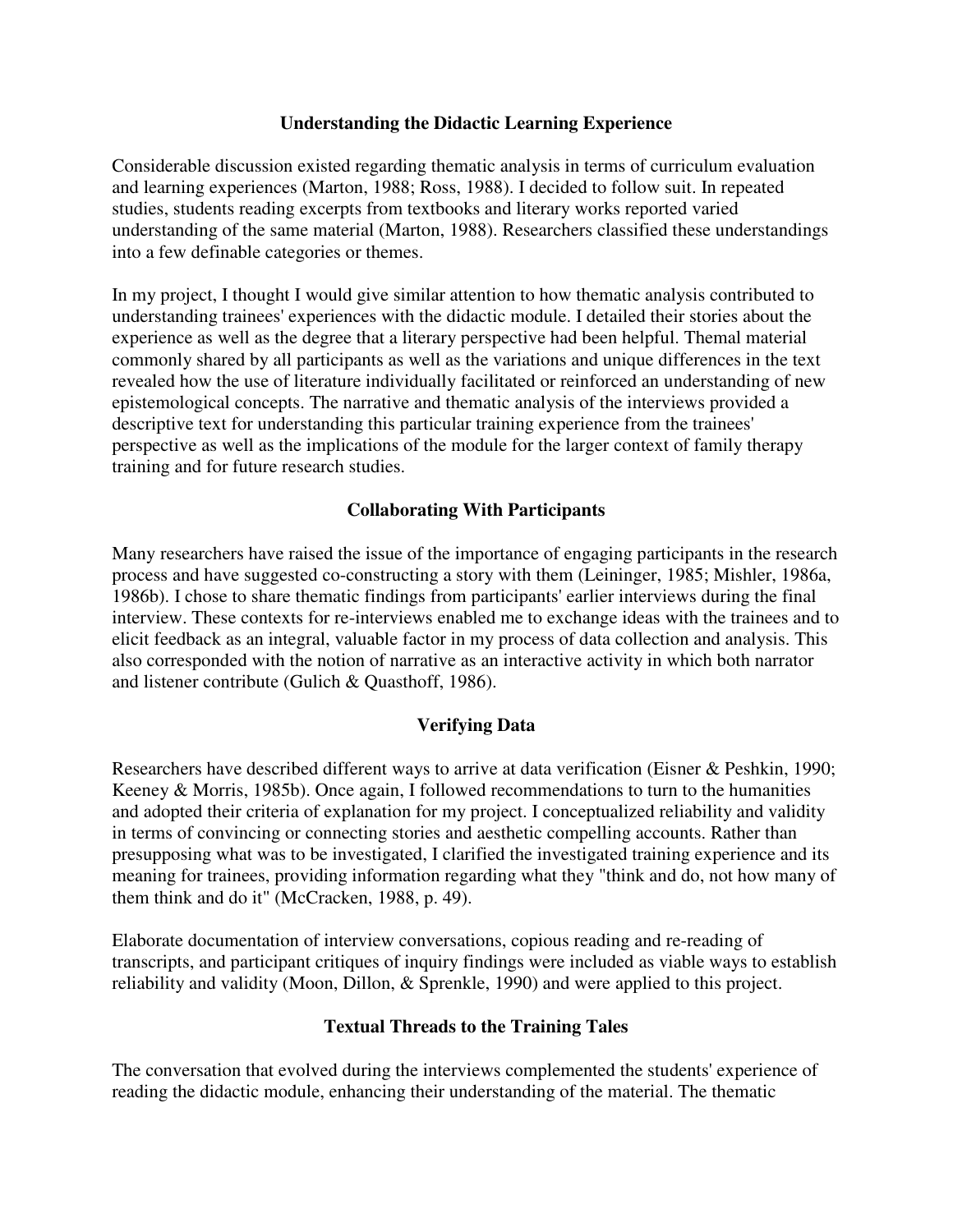symmetry as well as the unique divergence of their views revealed interesting information about how graduate students assimilate new epistemological concepts according to their different learning styles. It also provided a means of imagining the rich possibilities of incorporating literature into family therapy graduate programs in order to foster an understanding of ecosystemic concepts.

Conceptualization of the module as a literary object encouraged an analysis that followed the form and content of aesthetic critique outlined by curriculum specialists and educators (Eisner, 1979, 1985; Ross, 1988). First, key elements of this project's design and related choices were disclosed. Second, the training experience was transformed by thematic and narrative descriptions. Third, judgments about what was discovered and useful about the project were revealed. These ideas addressed what was relevant to future family therapy training research regarding new epistemological concepts. Specific literary devices, including flashbacks, themal and narrative descriptions as well as different points of view (e.g., students and researcher) were integrated into the presentation of this project. In lieu of predetermined performance objectives, expressive outcomes (Eisner, 1979, 1985) tapped into the subtle similarities, variations, and differences of student-specific experiences within the interactional context of the project.

In the field of education, a recommendation has recently been made for Ph.D. dissertations to be written in the format of a novel (Eisner & Peshkin, 1990). It appears that literature as a paradigm for qualitative inquiry and evaluation can be useful in our field as well. My aspiration for this project is that it continues to be part of an ongoing narrative about aesthetic approaches to family therapy research and training. The patterns connecting theory and practice can heuristically be perceived in such a way, then, that "the lines between novels . . . and research [will] get blurred" (Rorty, 1982, p. 203), and "we shall be able to see the social sciences as continuous with literature--as interpreting other people to us, and thus enlarging and deepening our sense of community" (Rorty, 1982, p. 203).

#### **References**

Atkinson, B., Heath, A., & Chenail, R. (1991). Qualitative research and the legitimization of knowledge. *Journal of Marital and Family Therapy, 17*, 161-166.

Bogdan, R., & Biklen, S. (1982). *Qualitative research for education: An introduction to theory and methods*. Boston: Allyn and Bacon.

Bruner, J. (1986). *Actual minds, possible worlds*. Cambridge, MA: Harvard University Press.

Bruner, J. (1987). Life as narrative. *Social Research, 54*, 11-32.

Chenail, R. (1990/91). Editorial: Before you give up on research or please re-search this. *The Qualitative Report, 1*(2/3), 1-7.

Chenail, R. (1992a). Qualitative research: Central tendencies and ranges. *AFTA Newsletter*, pp. 43-44.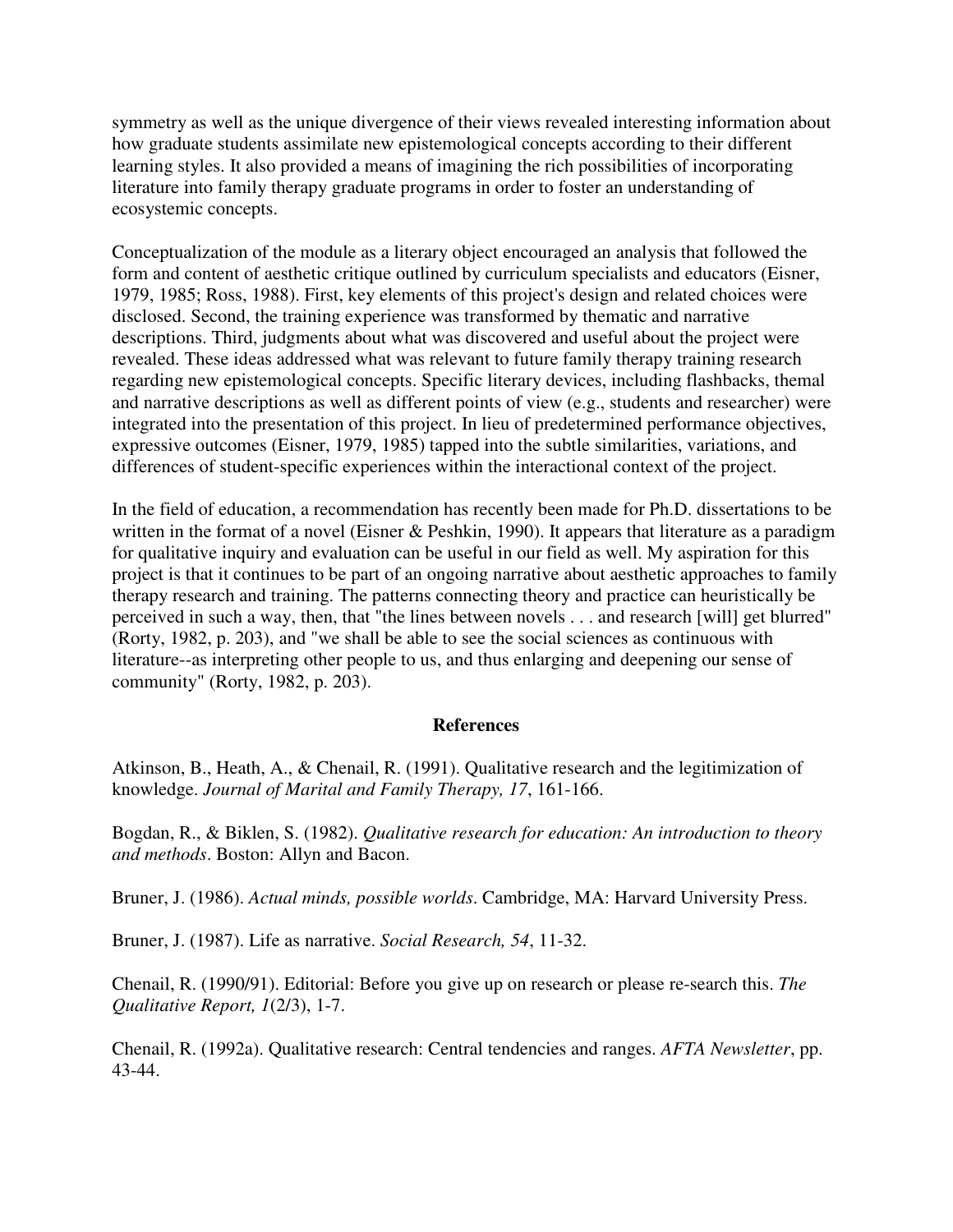Chenail, R. (1992b). *Scientific, artistic, and clinical qualitative research*. Paper presented at the 1992 QUIG Conference, Athens, GA.

Chenail, R., & Fortugno, L. (1991). *Resourceful figures in therapeutic conversations*. Manuscript submitted for publication.

Dapkus, M. (1983). *A thematic analysis of the experience of time* (Report No. CGO17232). Paper presented at the Annual Convention of the American Psychological Association, Anaheim, CA. (ERIC Document Reproduction Service No. ED 239 185)

Durrell, L. (1961a). *Balthazar*. New York: E. P. Dutton.

Durrell, L. (1961b). *Clea*. New York: E. P. Dutton.

Durrell, L. (1961c). *Justine*. New York: E. P. Dutton.

Durrell, L. (1961d). *Mountolive*. New York: E. P. Dutton.

Eisner, E. (1979). *The educational imagination*. New York: MacMillan.

Eisner, E. (1985). *The art of educational evaluation*. Philadelphia: Falmer Press.

Eisner, E., & Peshkin, A. (Eds.). (1990). *Qualitative inquiry in education*. New York: Teachers College Press.

Fischer, C. (1980). Phenomenology and psychological assessment: Re-presentational description. *Journal of Phenomenological Psychology, 1*, 79-105.

Gale, J. (1990, Summer). A novel experience: A classroom exercise for exploring patterns. *The Qualitative Report, 1*(1), 6-7.

Gergen, K., & Gergen, M. (1986). Narrative form and the construction of psychological science. In T. Sarbin (Ed.), *Narrative psychology* (pp. 22-44). New York: Praeger.

Greene, M. (1988). Qualitative research and the uses of literature. In R. Sherman & R. Webb (Eds.), *Qualitative research in education: Focus and methods* (pp. 175-189). London: Falmer Press.

Guba, E. (1990). *The paradigm dialogue*. Newbury Park, CA: Sage Publications.

Gulich, E., & Quasthoff, U. (1986). Story-telling in conversation. *Poetics, 15*, 217-241.

Hopper, R. (1988). Speech, for instance. The exemplar in studies of conversation. *Journal of Language and Social Psychology, 7*, 47-63.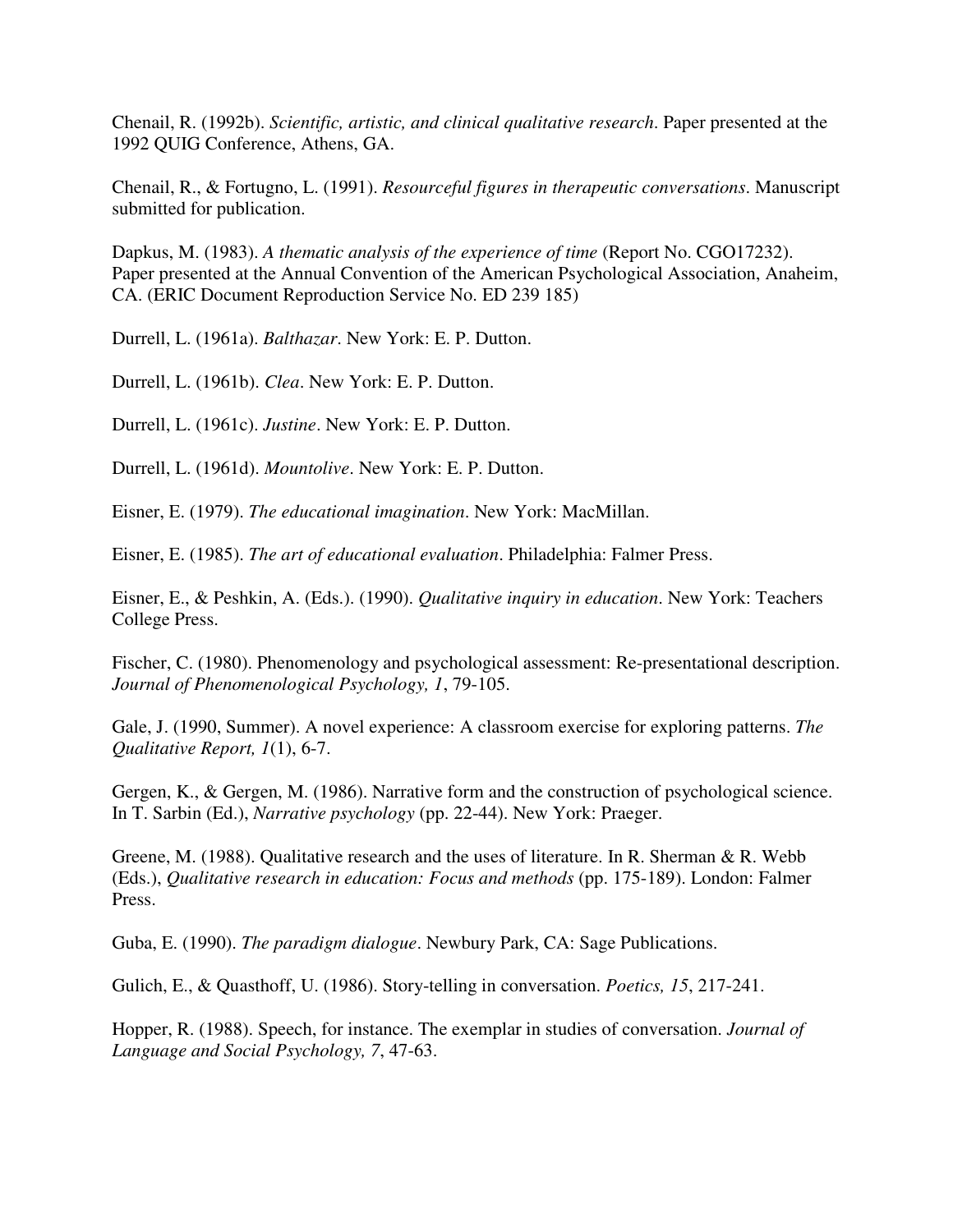Hoshmand, L. (1989). Alternate research paradigms: A review and teaching proposal. *The Counseling Psychologist, 17*(1), 3-79.

Keeney, B., & Morris, J. (1985a). Family therapy practice and research: A dialogue. In L. Andreozzi (Ed.), *Integrating research and clinical practice* (pp. 98-107). Rockville, MD: Aspen Systems.

Keeney, B., & Morris, J. (1985b). Implications of cybernetic epistemology for clinical research: A reply to Howard. *Journal of Counseling and Development, 63*, 548-550.

Langer, S. (1957). *Problems of art*. New York: Charles Scribner's Sons.

Leininger, M. (1985). Ethnography and ethnonursing: Models and modes of qualitative data analysis. In M. Leininger (Ed.), *Qualitative research methods in nursing* (pp. 33-72). Orlando, FL: Grune & Stratton.

Lynch-Sauer, J. (1985). Using phenomenological research methodology to study nursing phenomena. In M. Leininger (Ed.), *Qualitative research methods in nursing* (pp. 93-107). Orlando, FL: Grune & Stratton.

Marton, F. (1988). Phenomenology: A research approach to investigating different understandings of reality. In R. Sherman & R. Webb (Eds.), *Qualitative research in education: Focus and methods* (pp. 141-161). London: Falmer Press.

McCracken, G. (1988). *The long interview*. Newbury Park, CA: Sage Publications.

Merton, R., Fiske, M., & Kendall, P. (Eds.). (1990). *The focused interview* (2nd ed.). New York: Free Press.

Mishler, E. (1986a). *Research interviewing: Context and narrative*. Cambridge, MA: Harvard University Press.

Mishler, E. (1986b). The analysis of interview-narratives. In T. Sarbin (Ed.), *Narrative psychology* (pp. 233-255). New York: Praeger.

Moon, S., Dillon, D., & Sprenkle, D. (1990). Family therapy and qualitative research. *Journal of Marital and Family Therapy, 16*, 357-373.

Peshkin, A. (1988). In search of subjectivity--One's own. *Educational Research, 17*, 17-22.

Polkinghorne, D. (1988). *Narrative knowing and the human sciences*. Albany: State University of New York Press.

Rambo, A. (1989). Cinderella revisited: An experiment in training. *Journal of Marital and Family Therapy, 15*, 91-93.